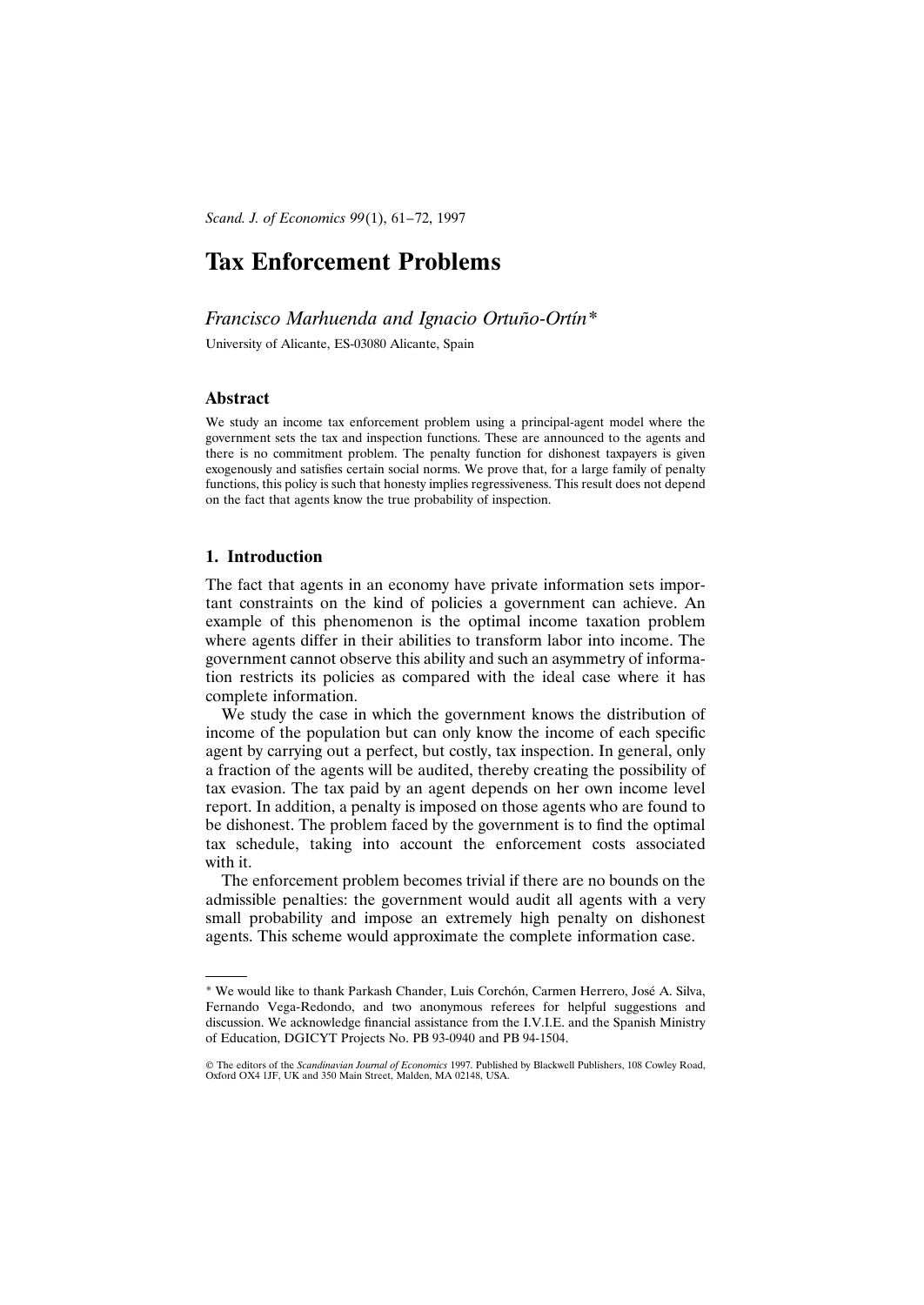Our objective is to characterize the optimal audit probabilities and tax scheme when the penalty function is exogenously given to the principal, but drawn from a large admissible set. To avoid the above kind of situation, we require the admissible functions to satisfy three conditions that we believe are natural in most societies: (i) there is a maximum penalty given by the true income of the agent, (ii) audited dishonest agents pay at least the same amount as an honest agent on the same income level, and (iii) the punishment imposed fits the crime; see Klepper and Nagin (1989) for a non-technical discussion of the tradeoffs between compliance and taxation.

The main technical difficulty in our approach is that we cannot prove the revelation principle, so a general analysis becomes quite intractable. Thus, we concentrate on characterizing the optimal policy among those who tell the truth. However, if we believe that an objective of society is to design policies which induce honest behavior, then the conclusion of our analysis is that *an efficient policy cannot be both honest and progressive*, i.e., if the optimal policy is to tell the truth, then the average tax is a decreasing function of income.

This approach may be criticized on the grounds that, in reality, taxpayers do not know the auditing policy with enough accuracy. Our result still holds in models where agents have beliefs about the auditing probabilities which do not need to be correct: if the optimal policy induces honesty (and the government knows it) then it must be regressive.

Recent studies on optimal income taxation have addressed this problem in analogous settings; see e.g. Reinganum and Wilde (1985), Border and Sobel (1987) and Mookherjee and Png (1989). Others, such as Sanchez and Sobel (1993) and Cremer, Marchand and Pestieau (1990), characterize the optimal policy for similar models in which a specific penalty function is given for the government. However, as pointed out by Chander and Wilde (1993), the penalty could be more than the true income of a taxpayer.

Chander and Wilde (1993) analyze a similar model. They consider four cases, each associated with a different kind of restriction on the set of admissible penalties (in two of them, some rewards are allowed). None of these penalties is too severe in the sense that the penalty imposed on a dishonest agent cannot be greater than her income. Assuming that the government and the agents are risk neutral, in all four cases they show that the optimal tax scheme induces a concave and non-decreasing ''payment function''.

One possible objection to the first case studied by Chander and Wilde (1993), i.e., when the penalty function is exogenously given to the government, is that they consider only a very specific penalty function. Moreover, that function is not always a penalty because it allows for cases in which an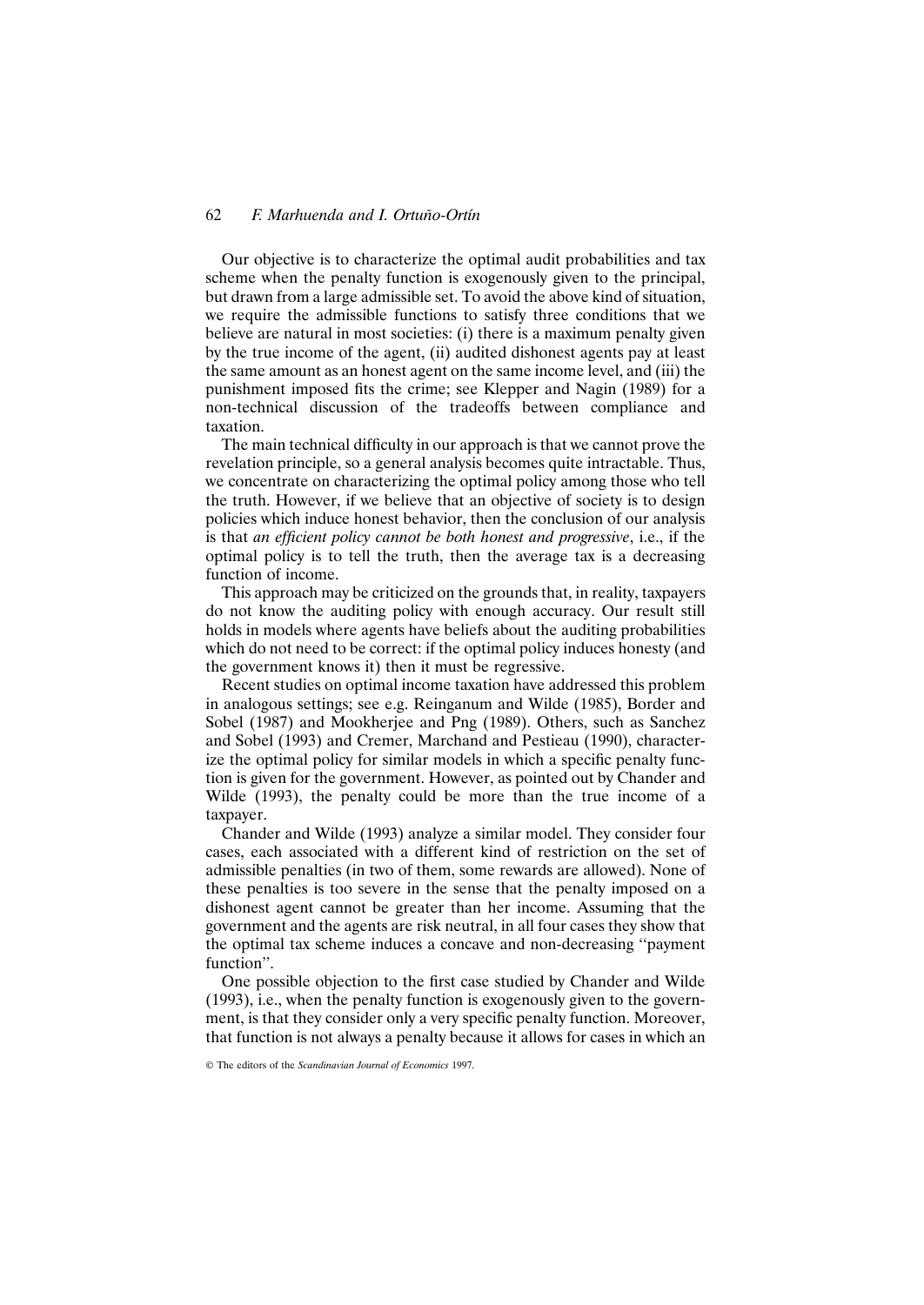agent who is found to be dishonest ends up paying *less* taxes than an honest agent with the same initial income. The rest of the cases analyzed by Chander and Wilde, i.e., when the penalty function is endogenously determined, hold for a large set of penalties. However, as the authors show, if the government is free to choose the penalties, the most severe (the so-called ''draconian'') penalty function will be adopted: whenever an agent is found to be dishonest she will have to pay her total income.

Hence, the penalty assigned to a dishonest agent does not depend on the amount misreported. In most real-life economies, however, there are social norms against this kind of punishment, not only because it is too 'severe'', but also because it is not continuous and therefore not in agreement with the principle that ''punishment should fit the crime''.

# **II. The Model**

We consider a population of taxpayers (agents) whose income is distributed along an interval  $[0, M]$  according to a measure,  $\mu$ , on that interval. The measure  $\mu$  could be non-atomic or discrete, so we allow for a continuum or a discrete number of agents. We assume that the functions considered below are  $\mu$ -integrable. We identify the type of agent by her income and let  $y \in [0, M]$  denote the agent with income *y*.

The government (principal) collects taxes from the agents, according to a mapping  $t:[0, M] \to \mathbb{R}$  which depends on their (reported) income.

#### *Assumption 1.* The tax function  $t:[0, M] \to \mathbb{R}$  satisfies  $0 \le t(x) \le x$ .

Taxpayers observe their income costlessly and they file an income report with the government. The principal knows  $\mu$  but it can detect misreporting only by randomly inspecting taxpayers at a cost per inspection of  $c > 0$ . The government announces a random inspection policy according to a certain probability function  $p(x):[0, M] \rightarrow [0, 1]$  and can credibly commit to it.

The true income of a monitored taxpayer is revealed when she is inspected. Whenever taxpayer  $y \in [0, M]$  reports income  $x \in [0, M]$  and is not inspected, then the government collects from her the amount  $t(x)$ . If she reports income  $x$  and is audited, then she has to pay the amount  $f(x, y) = t(y) + \phi_t(x, y)$ , where  $\phi_t(x, y) = \phi(x, t(x); y, t(y))$  is the punishment imposed on agent *y* in addition to her own taxes.

We assume that the penalty  $\phi$ , at most depends only on the type of agent, *y*, the amount she should have paid according to the law,  $t(y)$ , the type she announces, *x*, and the corresponding tax, *t*(*x*). Thus,  $\varphi : \mathbb{R}_+^4 \to \mathbb{R}$  and  $\varphi(u, v; r, s)$  is interpreted as the punishment imposed on agent *r*, whom the law requires to pay *s* for declaring herself as being of type *u* and having to pay *v*. Note that we are only fixing a functional form of *f*, i.e., the value of

<sup>©</sup> The editors of the *Scandinavian Journal of Economics* 1997.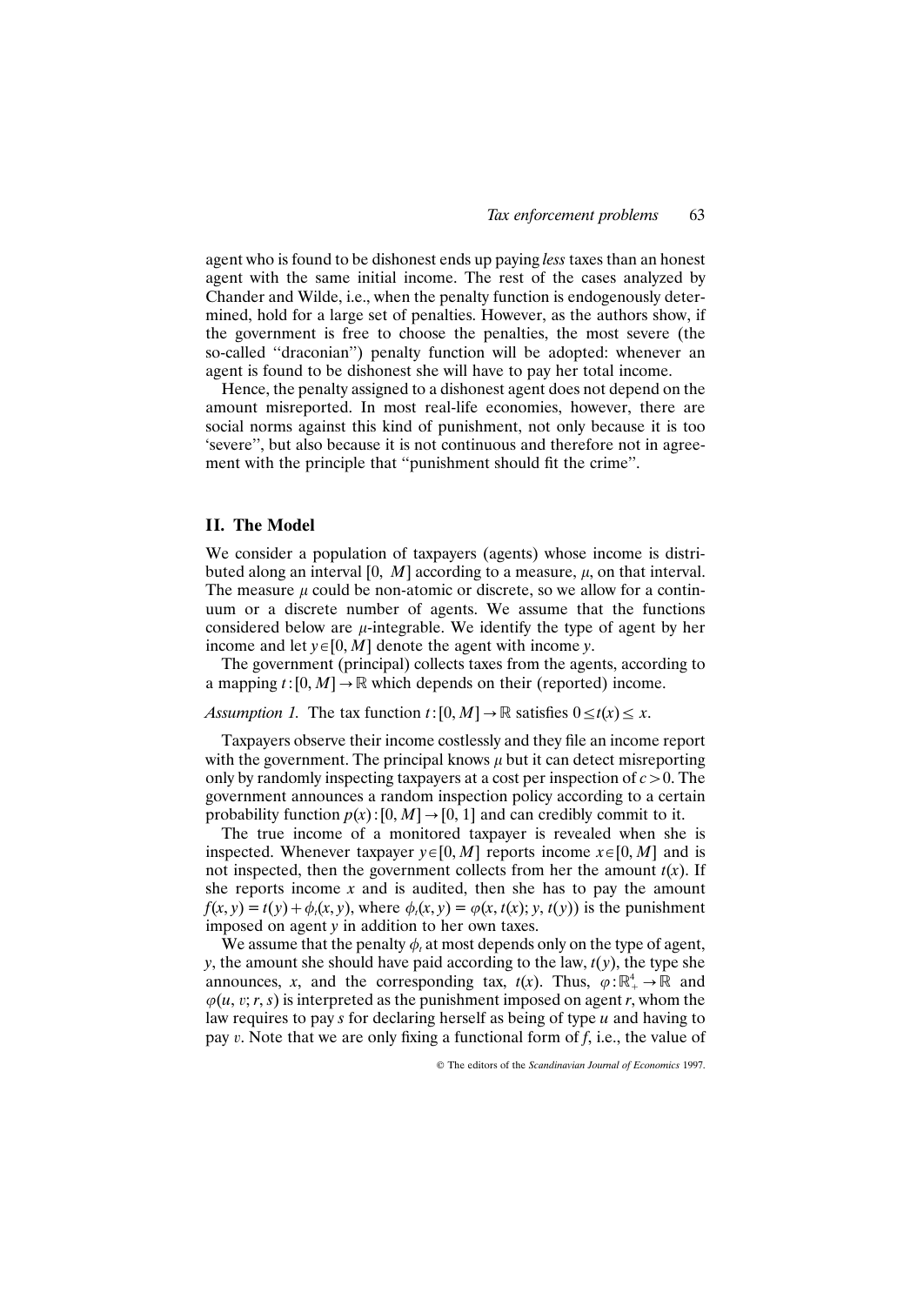$f(x, y)$  might depend on the particular tax function *t* as well as on *x* and *y*. To emphasize this dependency we write  $t$  explicitly, as a subscript of  $\phi$ .

*Assumption 2.* For each  $u \geq v, r \geq s$  the following hold:

- (a) The mapping  $\varphi(u, v; r, s)$  is continuous, non-decreasing in *r*, *s* and nonincreasing in *u* and *v*.
- (b)  $0 \le \varphi(u, v; r, s) \le r s$  and  $\varphi(u, v; u, v) = 0$ .

It follows that the function  $\phi_t(x, y)$  satisfies the following properties:

- (i)  $0 \le \phi_t(x, y) \le y t(y)$ .
- (ii) For *x* fixed,  $\phi_i(x, y)$  is non-decreasing in *y*.
- (iii) For *y* fixed,  $\phi_i(x, y)$  is non-increasing in *x*.
- $(iv) \phi_t(y, y) = 0.$

Condition (i) guarantees that no agent is required to pay more than her true income. It also implies that  $\phi$ , is *always* a penalty, i.e., the amount paid by a monitored dishonest agent is at least the same as what she would have to pay when reporting truthfully.

Whenever two agents misreport the same income, property (ii) requires the one with the greater wealth to pay a higher penalty. According to (iii), the smaller an agent claims her wealth to be, the higher the penalty she would have to pay on inspection. These restrictions may appear unnatural if the tax function  $t(x)$  is decreasing. However, in the next section we will see that the optimal tax function and the monitoring probability must both be nondecreasing, even for penalty functions which do not necessarily satisfy (ii) and (iii) above.

Finally, (iv) rules out rewards or punishments for truthfully reporting one's own type. If this property is not assumed, the results in Border and Sobel (1987) suggest that rewards for truthful reporting would be part of the optimal tax system. In view of horizontal equity and since we will only consider ''truth-telling'' tax policies, property (iv) seems to be a natural assumption.

Thus, given tax system  $w = (t, p, f)$ , if agent *y* reports income *x*, her expected taxes will be

$$
s(x, y) = (1 - p(x))t(x) + p(x)f(x, y)
$$
\n(1)

and she chooses her report *x* so as to minimize  $s(x, y)$ . That is, agents are risk neutral and know the inspection policy  $p(x)$ .

Our assumptions imply that an agent with income *y* will not report *z* if  $t(z) > t(y)$ . Thus, a rational agent is never required to pay more than her income regardless of whether she is inspected or not. Let us define:

 $\alpha(y) = \{z \in [0, M]: \text{for each } x \in [0, M], s(z, y) \leq s(x, y)\}.$ 

<sup>©</sup> The editors of the *Scandinavian Journal of Economics* 1997.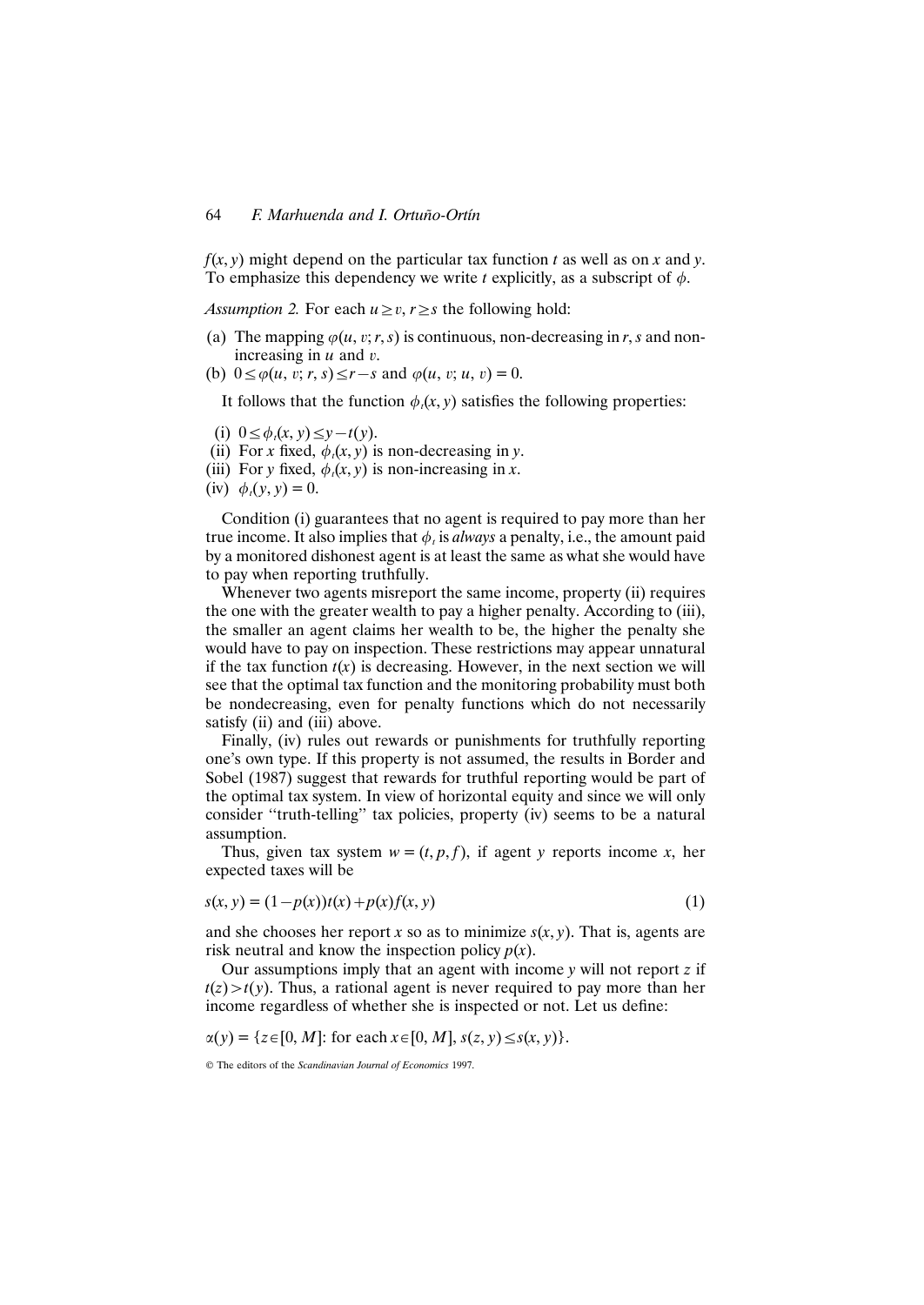*Assumption 3.* We only consider tax systems  $w = (t, p, f)$ , such that for each  $y \in [0, M]$ ,  $\alpha(y) \neq \emptyset$ .

This assumption holds whenever there is a finite number of agents. The fact that  $\alpha(y)$  may contain more than one element will not alter the analysis below. For simplicity, we assume that one element in  $\alpha(y)$  is chosen (e.g. take sup  $\alpha(y)$ ) and think of  $\alpha$  as being single valued. We also assume that if  $y \in \alpha(y)$ , then agent *y* will report honestly.

Hence, given a tax system  $w = (t, p, f)$ , the expected transfer of money from agent *y* to the government will be given by  $T(y) = s(\alpha(y), y)$  and the net revenue of the government is given by the expression:

$$
R(w) = \int_{[0,M]} (T(y) - cp(\alpha(y))) d\mu.
$$
 (2)

The penalty function  $\varphi$  is imposed exogenously on the government, for example by the legal system or some other institution not contemplated in the model. Given a fixed penalty function  $\varphi$ , the government chooses a *policy*,  $(t, p)$  satisfying assumptions 1, 2 and 3 and such that the tax system  $w = (t, p, f)$  maximizes  $R(w)$ . Hence, the principal is also risk neutral and it is not concerned with distributional issues.

*Definition.* Given a fixed penalty function  $\varphi$ , we say that the policy  $(t, p)$  is *optimal* if  $R(t, p, f) \geq R(\bar{t}, \bar{p}, f)$  for any other policy  $(\bar{t}, \bar{p})$ . A tax function *t* is said to be *regressive* if  $t(x)/x$  is decreasing.

# **III. Main Results**

We now turn to a partial characterization of the optimal policy. In contrast with some of the earlier literature, our analysis covers the characterization of the optimal policy for *each*, arbitrary but fixed, penalty function drawn from a *large* set of admissible ones. Unless explicitly stated otherwise, we suppose the assumptions made in the preceding section hold.

From (1) we see that agent *y* will prefer not to declare income *x* as long as the government inspects type *x* with probability  $p(x)$  greater than

$$
p(x) \ge \frac{t(y) - t(x)}{f(x, y) - t(x)} = Q(x, t(x); y, t(y))
$$

where, for a fixed penalty function  $\varphi$ , we define  $Q(u, v; r, s)$  as

$$
Q(u, v; r, s) = \begin{cases} \frac{s - v}{\varphi(u, v; r, s) + s - v} & \text{if } v \leq s \\ 0 & \text{otherwise} \end{cases}
$$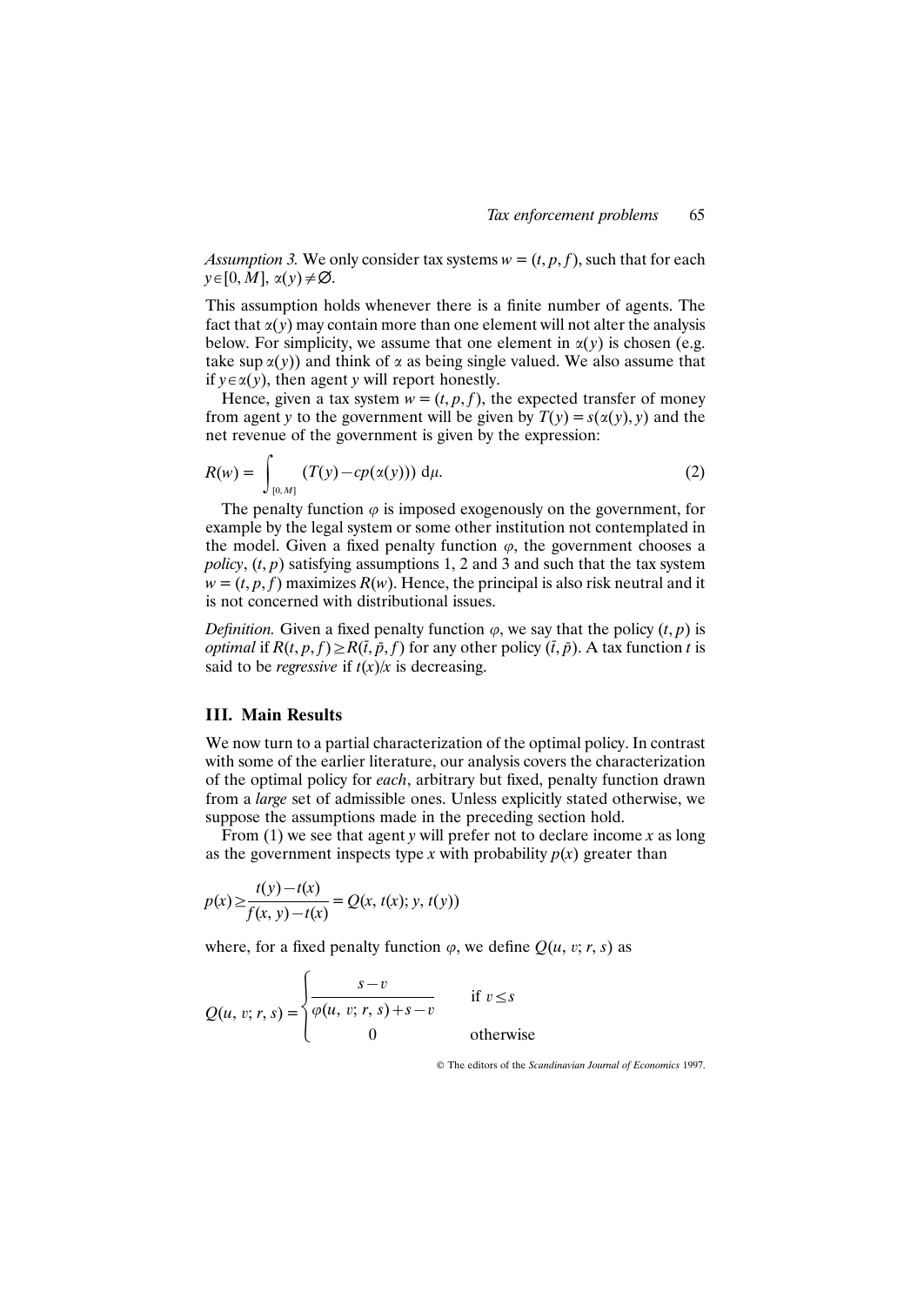Thus, for each  $x, y \in [0, M]$  such that  $t(x) < t(y)$ , the amount  $Q(x, t(x); y, t(y))$  measures the "incentives" of agent *y* to report income *x*. The set of admissible penalty functions we study is given by those which satisfy, in addition to assumption 2, the following:

*Assumption 4.* The penalty function  $\varphi$  satisfies:

- (i) If  $v \le u < r \le r_0$ ,  $s \le r$ ,  $v \le s < s_0 \le r_0$  and
	- *v u*  $\geq \frac{s_0}{s}$ *r*0  $\geq$ *s r*

then  $Q(u, v; r_0, s_0) \ge Q(u, v; r, s)$ , with strict inequality if  $s_0 / r_0 > s/r$ . (ii) If  $v \le v_0$  is then  $Q(u, v; r, s) \ge Q(u, v_0; r, s)$ .

In other words, suppose two agents  $r_0$  and r, with  $r_0 > r$ , are considering the possibility of reporting themselves as being of type  $u < r$ , with an obligation to pay *v*. And assume that the mean tax imposed on agent  $r_0$  (i.e.,  $s_0 / r_0$ ) is greater than the same quantity for agent *r* (i.e., *s*/*r*). Then, assumption 4 (i) implies that it will be more difficult to persuade agent  $r_0$  than agent *r* to tell the truth, in the sense that  $p(u)$ , the probability of inspection, has to be higher in order to dissuade her from misreporting *u*.

On the other hand, assumption 4 (ii) says that, provided  $v \le v_0 < s$ , raising taxes for agent  $u$ , from  $v$  to  $v_0$  makes reporting  $u$  less attractive for any other agent  $r > u$ .

In order to exemplify the penalty functions satisfying hypotheses 4 above, we begin by examining some penalty functions considered previously in the literature.

*Example A.* The penalty function

$$
f_1(x, y) = \begin{cases} t(x) + y - x, & x \le y \\ t(y) & x \ge y \end{cases}
$$

studied in Chander and Wilde (1993), can be obtained from

$$
\varphi_1(u, v; r, s) = \begin{cases} v - s + r - u, & r \neq u \\ 0 & r = u \end{cases}
$$

The penalty function

$$
f_2(x, y) = \begin{cases} t(x) + (1 + \pi) (t(y) - t(x)), & x \le y \\ t(y) & x \ge y \end{cases}
$$

considered in Sanchez and Sobel (1993), also satisfies assumption 4. Here,  $\pi$  is the "penalty rate".

.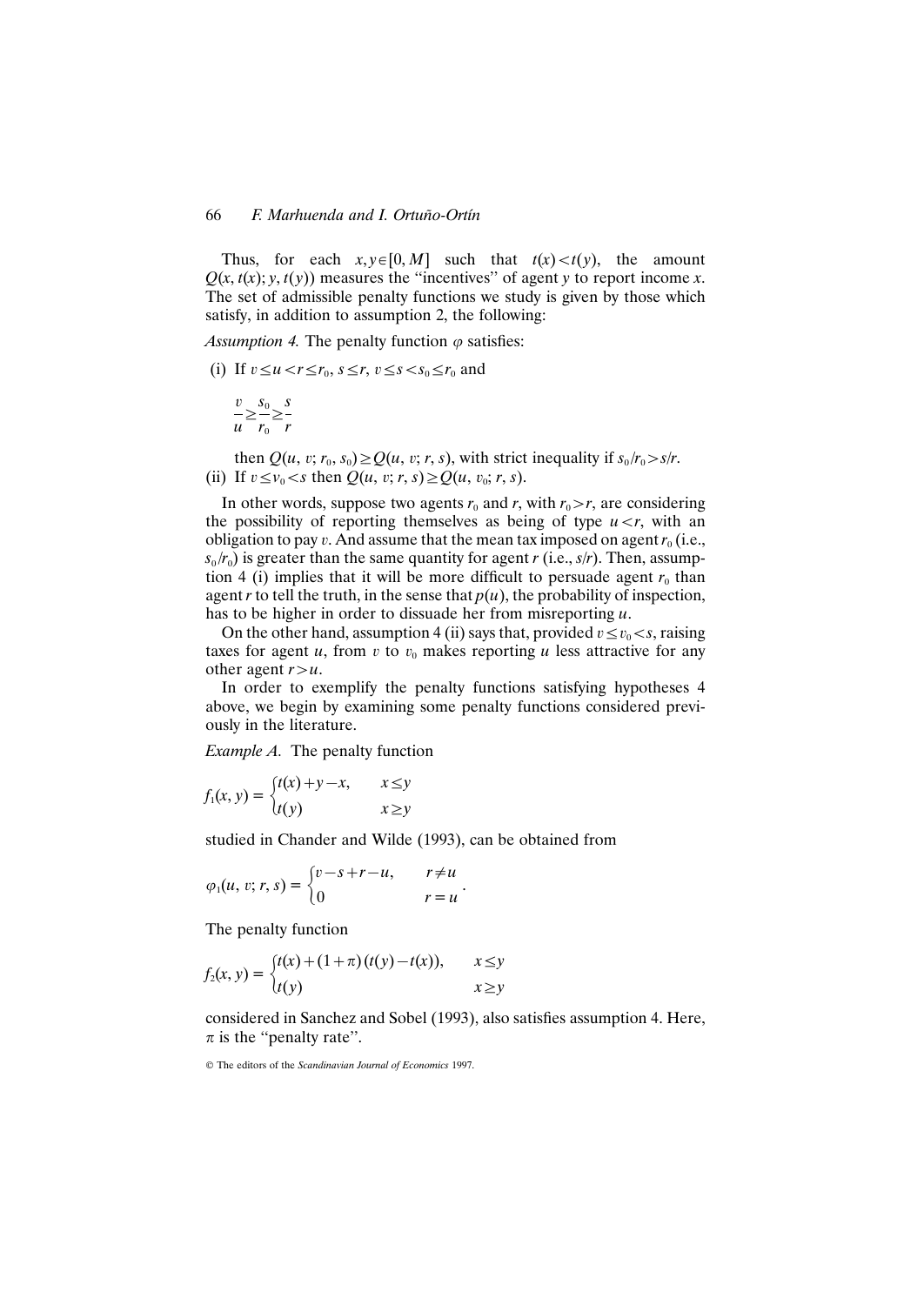*Example B.* Let  $0 < a \le 1$  and take  $C:[0, \infty) \rightarrow [0, \infty)$  non-decreasing such that  $C(\theta) \le 2M(\theta-1)$  if  $\theta \le 1$  and  $C(\theta) = 0$  otherwise (this restriction is imposed to assure that  $\varphi$  is non-increasing in *v*). The mappings

$$
\varphi_3(u, v; r, s) = \begin{cases} C(r/s) v^2 - C(r/s) v s + a(r - s) (1 - v/s), & v \le s \\ 0 & v > s \end{cases}
$$

correspond to the penalty functions

$$
f_3(x, y) = \begin{cases} t(y) + C(y/t(y))t^2(x) - C(y/t(y))t(x)t(y) + a(y-t(y)) \\ x(1 - (t(x)/t(y))), & x \le y \\ t(y) & x > y \end{cases}
$$

which include *all those which are linear and quadratic in*  $t(x)$ *.* Varying  $C \ge 0$ changes the convexity of the penalty  $f_3(x, y)$ . For  $C = 0$ , the resulting penalty is linear in  $t(x)$ , whereas *C* large corresponds to very convex penalties. Alternatively, the mapping

$$
f_4(x, y) = \begin{cases} t(y) + a(y - x - t(y) + (x/y)t(y)), & x \le y \\ t(y) & x > y \end{cases}
$$

also satisfies 4. In this case, the punishment is linear in the amount of *tax* the agent is trying to evade.

The following result is similar to that of Krasa and Villamil (1994), who study an optimal contracting model with costly verification technology and non-identical, possibly risk averse agents. They show that the transfer mapping, as well as the monitoring probabilities, are decreasing functions of wealth. In their model, ''it is optimal to punish an agent (...) by seizing the entire endowment for misreporting'' (p. 178). In contrast, we focus on whether qualitatively similar results hold whenever social norms impose economic restrictions on the penalty functions.

**Proposition 1.** Let  $\varphi$  be a penalty function satisfying assumptions 2 (b) and 4. *Suppose the tax policy*  $w = (t, p, f)$  *is optimal and induces honest reporting. Then, t is non-decreasing and p is non-increasing*.

*Proof:* Suppose *t* is not non-decreasing and let *y*,  $z \in [0, M]$ , such that  $z \lt y$ and  $t(z) > t(y)$ . Then,  $t(z)/z > t(y)/y$  and it follows from assumption 4 (i) that  $Q(x, t(x); z, t(z)) > Q(x, t(x); y, t(y))$ . Since  $(t, p, f)$  induces truthful reporting, we have that

$$
p(x) \ge \sup_{t(\theta) > t(x)} \frac{t(\theta) - t(x)}{f(x, \theta) - t(x)} = \sup_{t(\theta) > t(x)} Q(x, t(x); \theta, t(\theta))
$$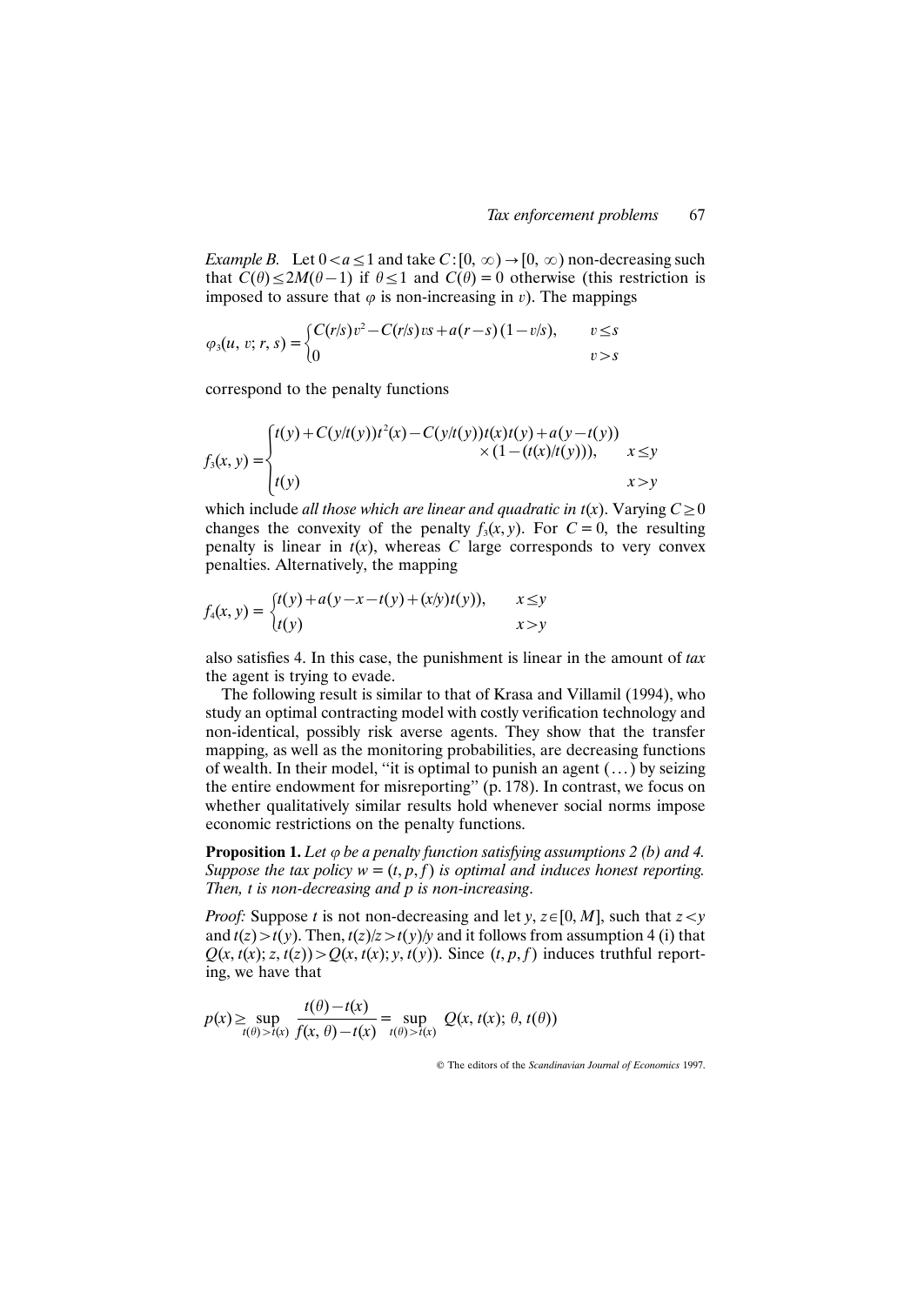for all  $x \in [0, M]$ . Let  $x \in [0, M]$  such that  $t(z) > t(x)$ . Then  $p(x) \ge Q(x, t(x); z, t(z))$  and since  $t(z) > t(y)$ , we also have that  $p(x) \ge Q(x, t(x); z, t(z)) > Q(x, t(x); y, t(y))$ . Hence, the incentive constraints for agent *y* are not binding.

We can raise her taxes by a small amount such that her incentives will continue to be non-binding.This will not change her report and will not induce other agents to revise their reports either. Raising taxes for agent *y* will yield a higher revenue for the government at the same cost, contradicting the optimality of  $(t, p, f)$ . Hence,  $t$  must be non-decreasing. Since  $(t, p, f)$  is optimal, we have that  $p(x) = \sup_{t(y) > t(x)} Q(x, t(x); y, t(y))$  is nonincreasing.  $\Box$ 

We can now state the main result. A similar result has already been obtained by Chander and Wilde (1993) for some particular penalty functions. One difference with the approach taken here is that we consider a tax function be regressive if the average tax, rather than the marginal tax, is decreasing. In addition, we restrict ourselves to tax policies which induce truthful reporting since, in the present context, the revelation principle does not necessarily hold.

**Theorem.** Let  $\varphi$  *be a fixed penalty function and let*  $(t, p, f)$  *be an optimal tax policy such that assumption 4 holds. Then, either*  $(t, p, f)$  *does not induce truthful reporting, or else t is regressive*.

*Proof:* Given a tax function  $t(x)$  define

$$
t_*(x) = x \sup \left\{ \frac{t(z)}{z} : z \geq x \right\}.
$$

Note that  $t_*(x)/x$  is decreasing and for each  $x \in [0, M]$ ,  $t(x) \le t_*(x) \le x$ . The proof of the theorem is now a straightforward consequence of proposition 1 and the following:

**Proposition 2.** *If the tax function t is non-decreasing and the tax system*  $w = (t, p, f)$  *satisfies assumption 4 and induces truthful reporting, then*  $t_*$  *is non-decreasing, continuous and* (*t* \*, *<sup>p</sup>*, *ft* ) *induces truthful reporting.* \*

#### *Proof:* See Appendix.

One possible criticism to the approach above is that agents need to know the inspection rate. We show next that the same result holds, even if the agents have only imperfect information on  $p(x)$ , as long as the government knows the beliefs of the agents about  $p(x)$ . Let us modify our model as follows. Taxpayer *y* may not know the function  $p(x)$ . Rather, she thinks that the probability of being inspected when she reports her income to be  $x$  is given by some probability function  $p^y(x)$ .

<sup>©</sup> The editors of the *Scandinavian Journal of Economics* 1997.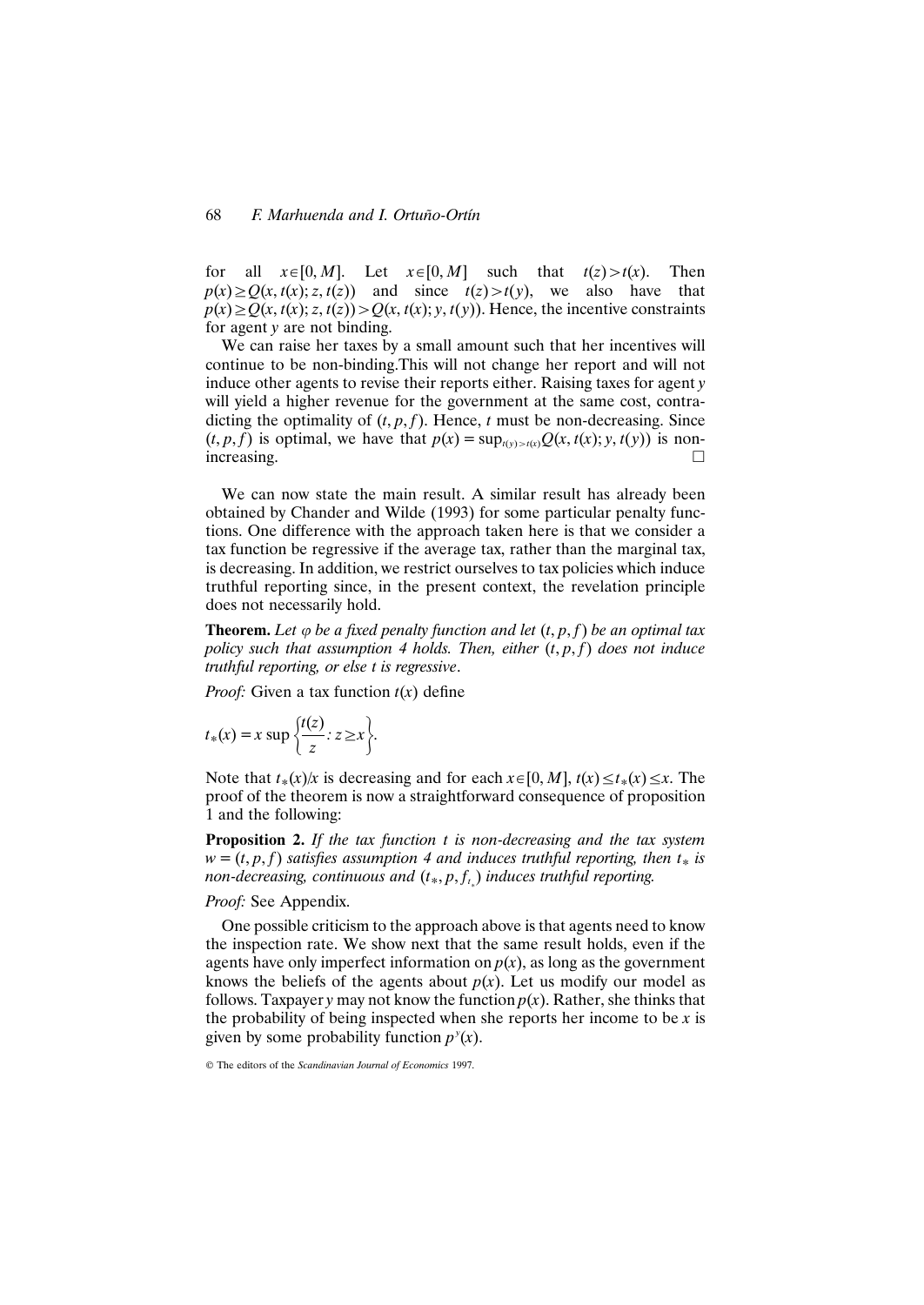Consequently, given a tax system  $w = (t, p, f)$ , agent *y* will not seek to minimize  $s(x, y)$  given in equation (1), but she will rather attempt to minimize

$$
s^{y}(x, y) = t(x) + p^{y}(x) (f(x, y) - t(x)).
$$
\n(3)

Since the proof of proposition 2 shows that replacing  $t(x)$  by  $t_*(x)$  does not change the incentives of the agents to misreport, our previous reasoning still applies. Of course, nothing could now be said about the true probability of inspection  $p(x)$ , without further information relating  $p(x)$ and  $p^{y}(x)$ .

**Proposition 3.** Let  $\varphi$  be a penalty function satisfying assumptions 2 and 4 and *suppose all the agents have the same beliefs on*  $p(x)$  *(i.e.,*  $p^y(x) = p^z(x)$  *for all y* and *z*), the tax policy  $w = (t, p, f)$  is optimal and induces honest reporting. *Then, t is non-decreasing and regressive*.

One possible scenario in which the analysis above may apply is when agents have some indirect information about the probability of inspection. For example, the number of tax inspectors is public and hence, the total number of inspections which can be carried out, say *n*, can be estimated by the agents. Let *N* be the number of taxpayers. It is not unreasonable to assume that all agents believe that the probability of being inspected is constant and given by  $\bar{p} = n/N$ . Even though this may not be the real inspection policy designed by the government, agents have no further information about it. Of course, the beliefs of the agents have to be consistent with the monitoring policy adopted by the government, which has to be able to commit to it. But now the commitment is in the "signal" agents observe and not in the actual probability of inspection. This commitment capacity can be justified by the same arguments used in the standard case where agents observe the true inspection function.

Finally, we examine other alternatives for the government's objective. Recall that in the above discussion the goal of the principal is to find a tax policy which maximizes net revenue *R*(*w*) given by equation (2). An alternative approach would be to consider the following problem: given a penalty function  $\varphi$ , find a tax policy  $w = (t, p, f)$  which collects a fixed target revenue,  $R(w)$ , at a minimum cost.

We argue that if the government restricts itself to honest tax policies and  $\mu$  has a continuous density on [0, M], then the optimal tax function for this problem must be regressive as well. Indeed, suppose  $\varphi$  satisfies assumption 4 and  $w = (t, p)$  is a solution to the problem, which induces truthful reporting. If *t* is not regressive, we may apply proposition 2 to obtain a new tax function  $t_*(x)$  which yields a higher revenue at the same cost. Thus, letting  $w_* = (t_*, p)$ , we must have that  $R(w_*) > R(w)$ . Since  $t_*$  is continuous and  $\mu$  has a continuous density, there is  $x_0 \in [0, M]$  such that

<sup>©</sup> The editors of the *Scandinavian Journal of Economics* 1997.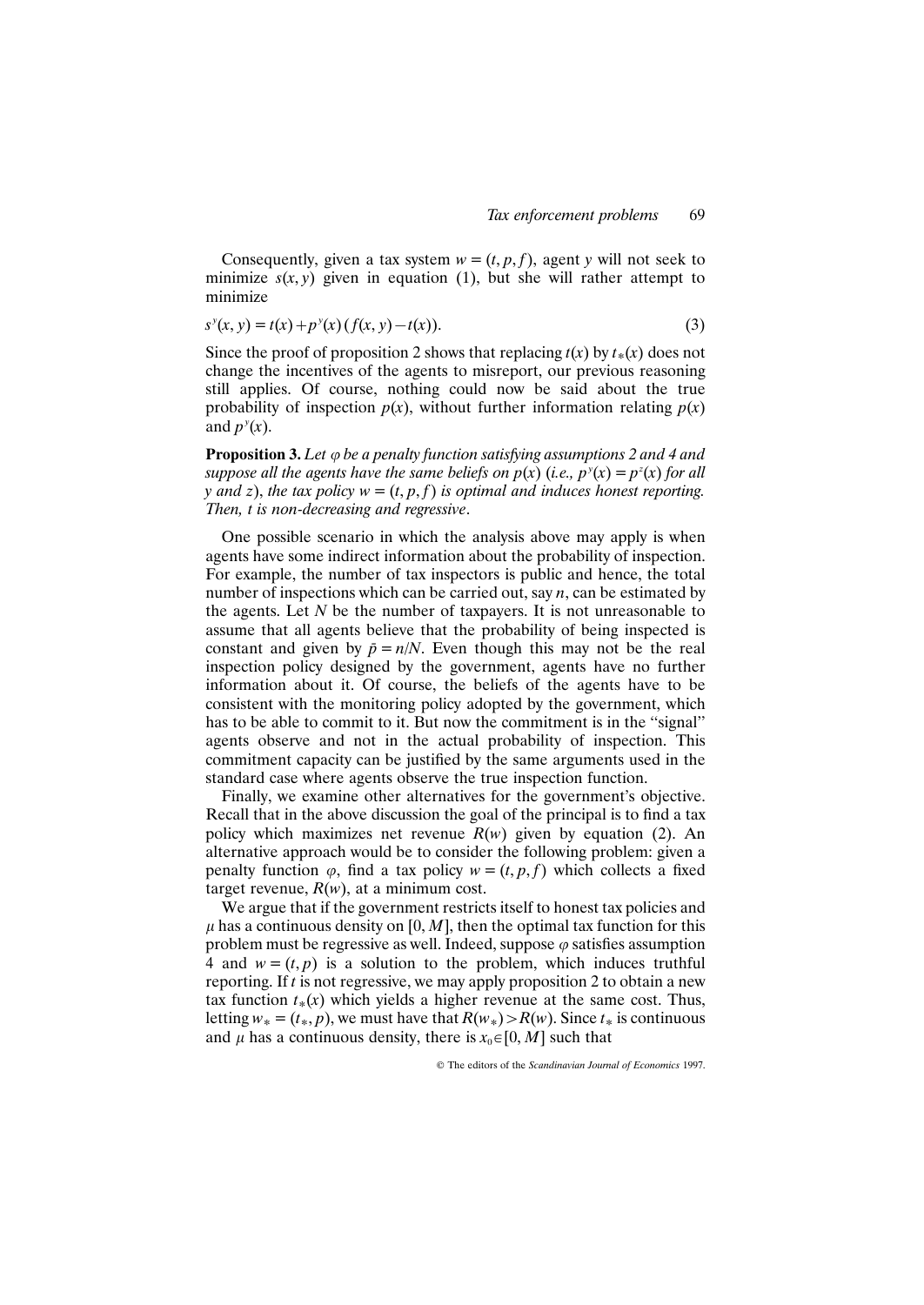$$
\int_0^{x_0} t_*(y) d\mu + t_*(x_0) \mu([x_0, M]) = R(w).
$$

It is straightforward to verify that the policy

$$
\bar{t}(x) = \begin{cases} t_*(x) & \text{if } x \le x_0 \\ t_*(x_0) & \text{if } x \ge x_0 \end{cases} \text{ and } \bar{p}(x) = \begin{cases} p(x) & \text{if } x \le x_0 \\ 0 & \text{if } x \ge x_0 \end{cases}
$$

induces truthful reporting and produces the same revenue as  $R(w)$  at a lower cost. This proof can easily be adapted to the discrete case.

#### **IV. Final Comments**

In an income tax enforcement model with a principal that has the capability to set the tax and inspection functions, we proved that if the optimal policy is to tell the truth, then: (i) the tax policy is continuous, nondecreasing and regressive, and (ii) the inspection function is non-increasing. Assertion (i) does not depend on whether agents know the true probability of inspection.

These results are related to those of Chander and Wilde (1993). The main difference is that ours apply to *any* penalty function drawn from a large set of penalties satisfying certain ''social norms''. Thus, the model and the reasoning behind the proofs change substantially. The intuitive explanation of Chander and Wilde's results, based on the specific penalty functions they consider, is that in an optimal policy, the audit probability at any point equals the marginal tax rate of the agent in question.

In order to explain the intuition in our model, suppose there are only three types of agents  $x < y < z$ , and suppose the government has implemented a certain tax policy. Our assumptions imply that if  $t(z)/z > t(y)/y$ , then the incentives for  $z$  to report  $x$  are higher than the incentives for  $y$  to file the same report. Thus, provided the tax policy designed induces honest reporting, the probability of inspection  $p(x)$  cannot be binding for agent *y*. It follows that the government can now increase the tax for agents with rent *y* and the tax policy we started with could not possibly be optimal.

The introduction of risk averse agents, as in Krasa and Villamil (1994), additional information about the taxpayer and the study of dishonest optimal policies are important topics for further research.

#### **Appendix. Proof of Proposition 2**

Let *x* < *y* and suppose  $t_*(x) > t_*(y)$ . Then we can find  $x_0 \ge x$  such that for each  $z \geq y$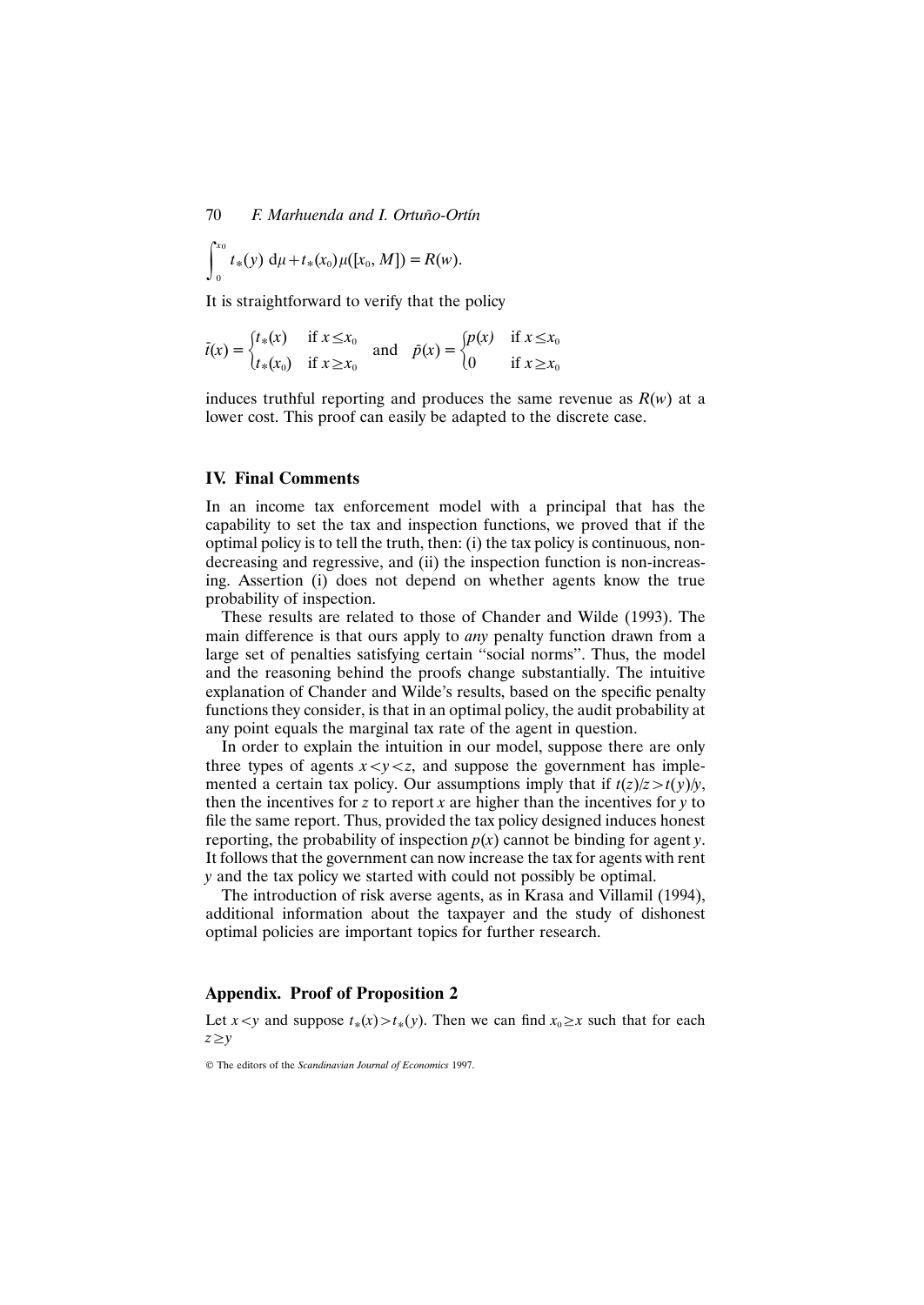$$
x\frac{t(x_0)}{x_0} > y\frac{t(z)}{z}.
$$

Taking  $z = y$  we obtain  $xt(x_0)/x_0 > t(y)$ . But this is impossible since  $x/x_0 \le 1$  and  $t(x_0) \le t(y)$ . Hence,  $t_*$  is non-decreasing.

Let  $x \leq y$ . We show next that  $t_*(x)$  does not change the incentives for *y*. It is enough to prove that  $p(x) \ge Q(x, t_*(x); y, t_*(y))$ .

First, if  $t(y) = t_*(y)$ , then applying assumption 4 (ii) and taking into account that  $t(x) \le t_*(x)$  and *t* induces truthful reporting, we have  $p(x) \ge Q(x, t(x))$ ;  $y$ ,  $t(y) > Q(x, t_*(x); y, t_*(y))$  so *y* prefers not to declare herself as being of type *x*.

Otherwise,  $t(y) < t_*(y)$ . Take a sequence  $\{a_n\}_{n=1}^{\infty}$  contained in  $(y, M)$  and such that

$$
\frac{t(a_n)}{a_n} > \frac{t(y)}{y} \quad \text{and} \quad \lim_{n \to \infty} \frac{t(a_n)}{a_n} = \frac{t_*(y)}{y}.
$$

It follows that for each  $n \in \mathbb{N}$ ,  $t(a_n) \geq t(y)$ . By a compactness argument, we may assume the sequence converges to, say,  $z \in [y, M]$ . Thus,  $\{t(a_n)\}_{n=1}^{\infty}$  also converges and

$$
\lim_{n\to\infty}t(a_n)=z\frac{t_*(y)}{y}\leq z.
$$

Since  $(t, p, f)$  induces truthful reporting, for each  $n \in \mathbb{N}$ , we have  $p(x) \ge Q(x, t(x); a_n, t(a_n))$ . Taking limits we obtain that

$$
p(x) \ge Q(x, t(x); z, z \frac{t_*(y)}{y}.
$$

We now apply assumption 4 (ii) with  $u = x$ ,  $v = t(x)$ ,  $r = z$ ,  $s = zt_*(y)/y$ ,  $v_0 = t_*(x)$ to obtain:

$$
Q\left(x, t(x); z, z\frac{t_*(y)}{y}\right) \ge Q\left(x, t_*(x); z, z\frac{t_*(y)}{y}\right).
$$

We then use 4 (i) with  $u = x$ ,  $v = t_*(x)$ ,  $r = y$ ,  $s = t_*(y)$ ,  $r_0 = z$ ,  $s_0 = zt_*(y)/y$ . So  $t_*(x) \le x < y \le z$ ,  $t_*(y) \le y$ ,  $zt_*(y)/y \le z$  and

$$
\frac{v}{u} = \frac{t_*(x)}{x} \ge \frac{s_0}{r_0} = \frac{t_*(y)}{y} = \frac{s}{r}.
$$

Hence,

$$
p(x) \ge Q\left(x, t_*(x); z, z^{\frac{t_*(y)}{y}}\right) \ge Q(x, t_*(x); y, t_*(y))
$$